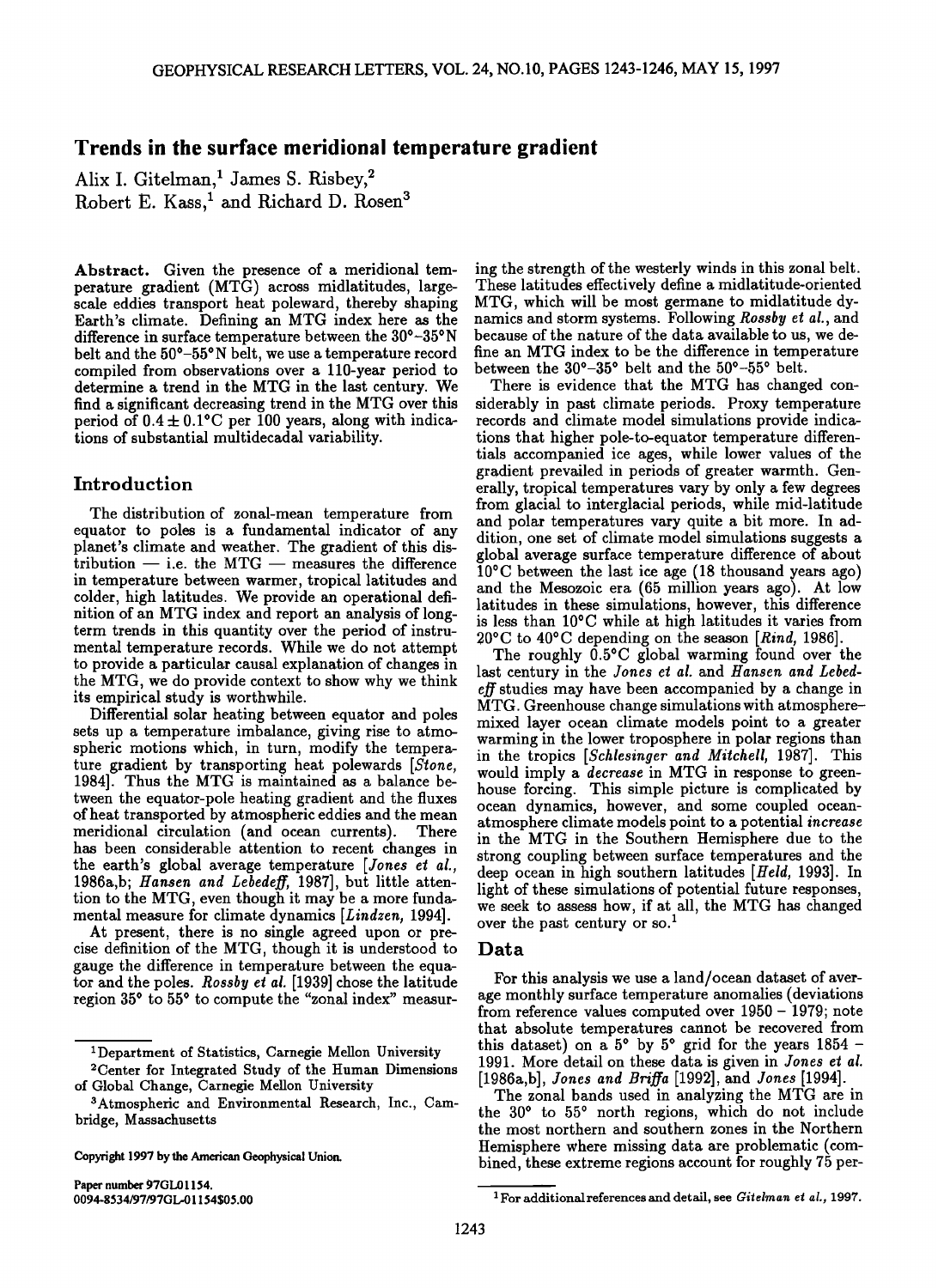**cent of the missing data in the hemisphere in the 'Jones' dataset). After 1880, there is a sharp drop off in the percentage of missing data in the zones used in the MTG calculation. For this reason our analysis is made on the time series of observations starting in 1881. There are**  slightly more missing data in the 50<sup>°</sup> to 55<sup>°</sup> N zone than in the 30<sup>°</sup> to 35<sup>°</sup> N zone, but, as our statistical analysis **in the next section shows (see footnote 2), there does not appear to be any systematic pattern to the missing data that might affect the results of our analysis.** 

**Missing data pose a more cumbersome problem in the Southern Hemisphere. It is not until 1950 that there are**  enough data in the MTG zones (30° to 35°S and 50° **to 55øS) to begin calculating a reliable figure for the Southern Hemispheric MTG. We therefore focus here only on the Northern Hemisphere.** 

# **Statistical methods**

**To construct the MTG time series, monthly zonal averages of temperature anomalies in the relevant latitude**  belts  $(30°N \text{ to } 35°N \text{ and } 50°N \text{ to } 55°N)$  are computed. Subtracting the 50°N to 55°N zone from the 30°N to **35•N zone yields the time series of zonal difference values. These zonal differences are assigned weights in**  proportion to the amount of available data contribut**ing to each difference. The weighted difference is the MTG time series analyzed herein 2. We examine both the monthly MTG time series and the annual series obtained by averaging over months, as well as four seasonally averaged series.** 

**The model considered for these data is** 

$$
Y_t = \alpha + \beta t + X_t \tag{1}
$$

where t is the time index in months or years,  $Y_t$  is the monthly (annual or seasonal) MTG value, and  $X_t$  is **a mean zero random variable which accounts for addi**tional variation in the MTG. For  $X_t$ , we consider the **class of autoregressive moving average (ARMA) models and pure autoregressive (AR) models, popularized by Box and Jenkins, 1976. Estimates of the regression parameters in (1) are asymptotically independent of the**  parameter estimates in  $X_t$ , and so we should not expect **the regression parameter estimates to change very much**  with different models for  $X_t$ . On the other hand, stan**dard errors may change substantially [see Gitelman et**  al., 1997, for references]. Because the  $X_t$  are assumed **to be correlated in (1), the identification of a trend is not straightforward. In particular, calculations for the standard error of a trend estimate must somehow ac**count for the correlations in the  $X_t$  process.

To determine the trend parameter,  $\beta$ , the problem is **treated as a regression with time series errors: a linear estimate of the trend is obtained, and time series methods are used to model the residuals. We consider a** doubly weighted least squares estimate for  $\beta$ , which **takes its weights from both the proportion of available data used to compute each MTG value and from the**  autocovariance structure of the  $X_t$  process<sup>3</sup>. This dou**bly weighted least squares estimate is the best linear**  unbiased estimate for  $\beta$ .

**A weighted least squares line (i.e., with weights proportional to the amount of available data contributing to each MTG observation) is fit and then subtracted from the MTG series. Based on standard ARMA model selection criteria, an appropriate model is chosen for the residuals. The autocovariance matrix of the residuals is estimated from the data by using the maximum likelihood estimates of the model parameters. The model parameter estimates are obtained using S-Plus [1991], which gives results using the likelihood conditioned on**  the first  $p + q$  observations. These estimates and their **standard errors are calculated using standard weighted least squares techniques [see Gitelman et al., 1997].** 

**In model (1), the trend is assumed to be a linear function of time. Although we do not expect the trend to be strictly linear, this model allows us to address the question of whether or not there is an overall tendency for the MTG to change with time. Similarly, linear trend models have been used to investigate long term behavior in global mean temperature time series [e.g., Bloomfield, 1992]. To highlight the non-linearity in the trend, we also use a popular scatterplot smoother, lowess [Cleveland, 1979; S-Plus, 1991], which fits a local, robust linear regression.** 

### **Results**

**Figure 1 shows the annual series of Northern Hemisphere MTG values constructed from the Jones dataset for the period 1880 to 1991. There is a downward trend in the data, highlighted by both the weighted least squares line (solid line) and the lowess fitted line with**  window parameter,  $f = 0.3$  (dashed line). From the **lowess line we observe that there appears to be substantial low frequency variability in the time series spanning decades. The rather sharp dip in the MTG series in the late 1970's may be related to the sharp increase in av-** 



**Figure 1. MTG for the Northern Hemisphere in øC, i.e. difference in zonal mean temperature anomalies be**tween belts  $30^{\circ}$  –  $35^{\circ}$ N and  $50^{\circ}$  –  $55^{\circ}$ N.

**<sup>2</sup> While weighting is appropriate, the results for the unweighted time series are similar. Note also that we calculate the MTG as an anomaly temperature difference in øC. The actual temperature difference between belts is the anomaly difference plus the difference between reference means for each belt. The difference can be converted to a true gradient by dividing by the distance**  between the centers of the two belts (2200 km).

<sup>&</sup>lt;sup>3</sup>We also fit the usual weighted least squares estimate of  $\beta$ , **using methods proposed by Bloomfield [1992]. The results using these two estimates are quite similar.**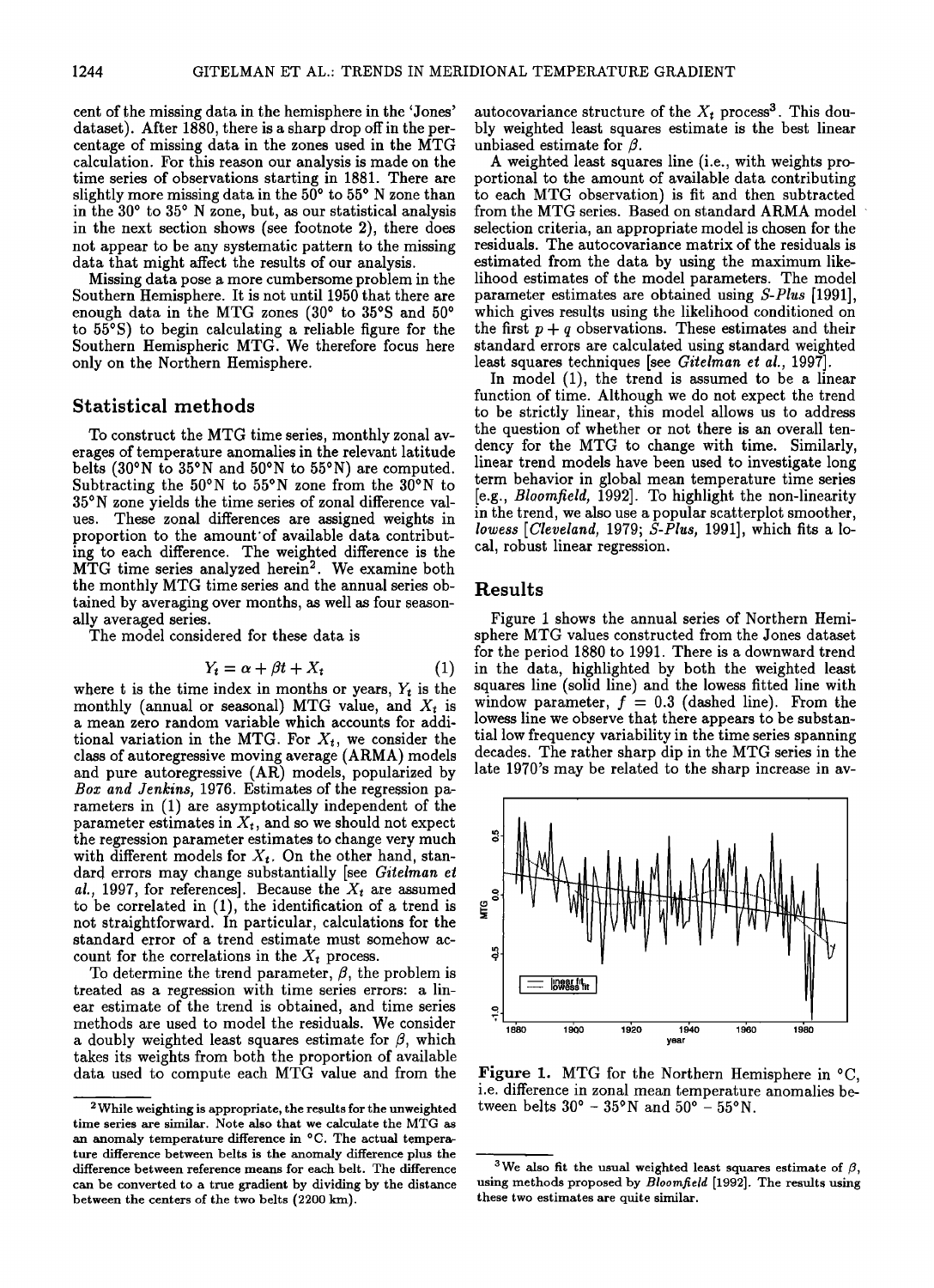

**Figure 2. Average zonal temperature anomalies for**   $(a) 50^{\circ}$  to 55<sup>°</sup> and (b) 30<sup>°</sup> to 35<sup>°</sup> in  $^{\circ}$ C.

**erage global surface temperature around the same time [Hansen and Lebedeff, 1987] which occurs mostly in the high latitude zone. Figure 2 shows the two zones which**  make up the MTG (with dashed lowess lines,  $f = 0.3$ ). While there appears to be greater variability in the 50<sup>°</sup> to 55° zone than in the 30° to 35° zone, there is a larger **temperature increase in the northern zone.** 

**After removing the weighted least squares estimates**  for  $\alpha$  and  $\beta$  from the MTG values, the pure AR pro**cesses provide the best fit to the residuals. The selected models are all close in terms of their BIC values (Bayesian Information Criterion) [Kass and Rafiery, 1995], though the AR(4) process seems best at reducing the residuals to white noise. There does appear to be a statistically significant trend in the MTG: a decrease**  of  $0.38^{\circ} \pm 0.08^{\circ}$  C per 100 years under the AR(4) model **for the residuals. As expected, the trend estimates vary**  only about  $4\%$  across the models for  $X_t$ . The standard **errors are also similar across different models, with only a 3% change across the 3 best fitting models.** 

**We also considered the distribution of the MTG over the seasons of the year. Downward trends in the winter and spring series (not shown) are significantly different**  from zero  $(-0.70 \pm 0.20$  and  $-0.70 \pm 0.17$  per 100 years, **respectively). No such trends are evident in the summer and autumn data. It appears therefore that the trend in the annual MTG series (Figure 1) results mainly from**  behavior in winter and spring. The model for the  $X_t$ **process in each case is AR(5).** 

### **Discussion and conclusions**

**The results in the previous section provide evidence that the Northern Hemisphere meridional temperature**  gradient has decreased roughly  $0.4^{\circ} \pm 0.1^{\circ}$ C per 100 **years, with the trend being significantly less than zero (p < 0.001). A consideration worth noting is the existence of climate variability on time scales longer than the observed record. In concluding that the detected trend appears to be significantly different from zero, there is an underlying assumption that the models we have selected for explaining the variability in the MTG apply even for very low frequency variation. It is un**certain whether decreases of around  $0.4^{\circ} \pm 0.1^{\circ}$ C in the overall MTG and  $0.7^{\circ} \pm 0.2^{\circ}$ C in the winter and spring **series are too large to be accounted for as natural variation, because the MTG and its fluctuations have not been widely diagnosed. To be sure, such excursions are not unprecedented in the paleoclimate record.** 

**Other studies of the temperature record have modeled the variation using fractionally-integrated white noise processes [Hosking, 1981], which can help to account for long-range dependence in the data [e.g. Bloomfield, 1992]. Such models will produce different, and sometimes larger, estimates of the standard error. A cursory analysis of the MTG data, using the spectrum and the autocorrelation function out to over 400 lags, does not indicate the presence of long-range dependence in the data. With these caveats taken into consideration, it appears that there has been a significant decrease in the meridional temperature gradient in the Northern Hemisphere over the last century or so.** 

**The precise relationship between the MTG and the global mean surface air temperature, T, depends on how any changes in temperature are distributed with latitude. Clearly, if changes in temperature are uniform with latitude, then the MTG will be unchanged; otherwise not. Over the entire length of the time series considered here, there has been an increase in observed T [Jones ei al., 1986a,b], while herein we have observed a decrease in MTG. This relationship is more complicated, however, at higher (multi-decadal scale) frequencies. The lowess fit to the MTG series in Figure I suggests variability indicative of a decline in MTG from the beginning of the series until around 1910, followed by a leveling off until about 1950, and then a further period of decrease through to the end of the series. In turn, this suggests that there are periods where T does not increase (pre-1910; see Figure 5 in Jones and Briffa, 1992), but where the MTG decreases; periods where T increases (1910-1940), but the MTG is relatively constant4; and periods where T increases and the MTG decreases (1950-1990). Thus, the distribution of temperature change with latitude seems to be characterized by substantial multidecadal scale variability, and it is appgrently not a simple function of changes in T on these time scales. The expectation from equilibrium climate model simulations that greenhouse-induced increases in T would be reflected mostly in high latitudes (thereby leading to reductions in MTG) applies at best to our entire record and is not well reflected in the transient MTG behavior in Figure 1. Alternatively, one might view the correspondence since 1950 as indicative of the equilibrium results.** 

**Potential changes in the MTG have been linked with potential changes in storminess in midlatitudes. Decreases in the MTG (ceteris paribus) should lead to**  weaker midlatitude eddies<sup>5</sup>. This assumes that the de**crease in lower tropospheric MTG is more important than the projected increase in upper tropospheric MTG [Held, 1993], and that diminished heat transport be-**

**<sup>4</sup> Note that this constancy in MTG is associated with apparent increases in temperature in both MTG zones (see Figure 2).** 

**<sup>5</sup> Note that the MTG and heat flux are positively correlated for externally forced changes in the MTG (such as due to increases in greenhouse gases), but for internal or free variations in the heat flux, the heat flux and MTG are negatively correlated [Stone and Miller, 1980].**